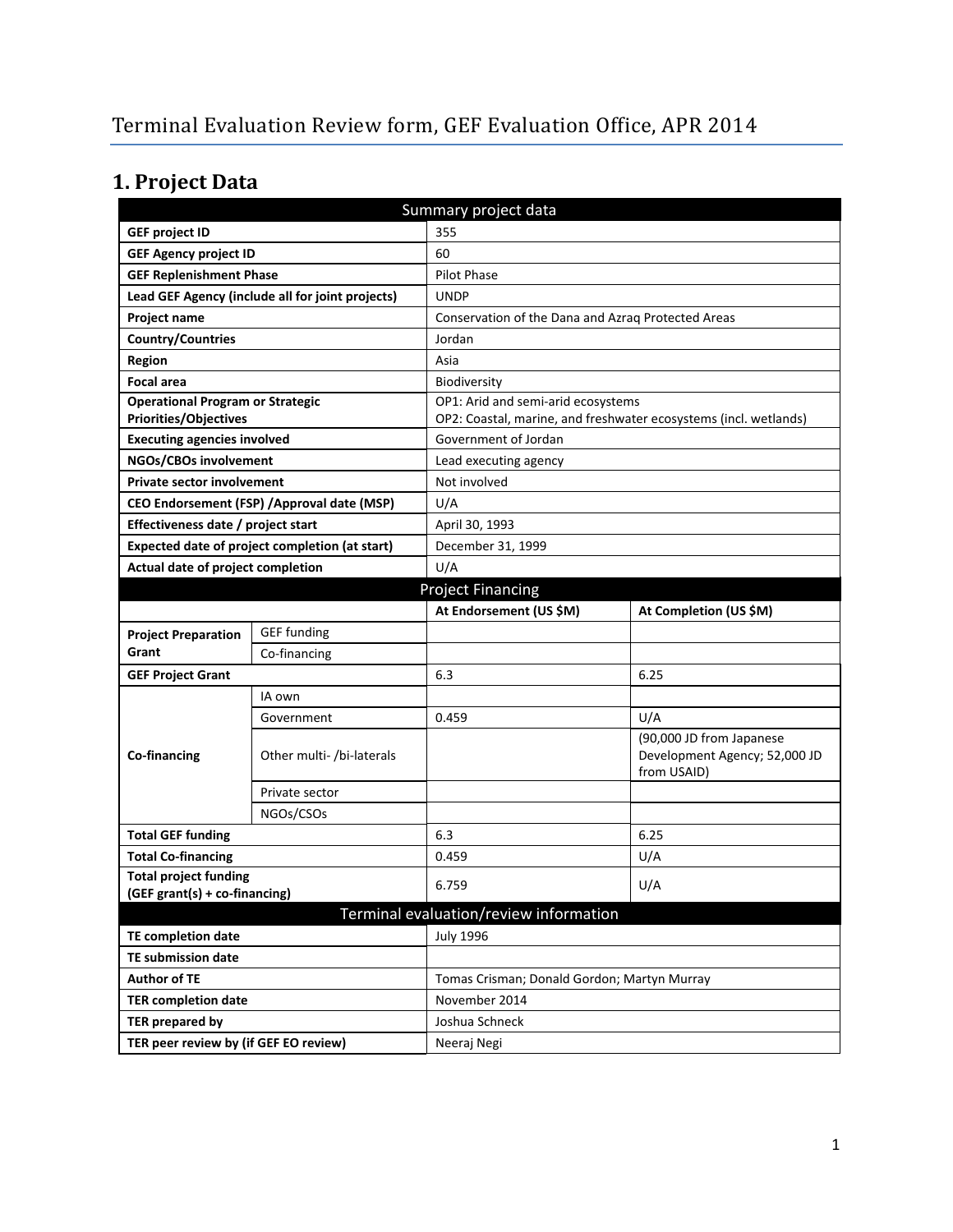| <b>Criteria</b>                                  | <b>Final PIR</b>         | <b>IA Terminal</b><br><b>Evaluation</b> | <b>IA Evaluation</b><br><b>Office Review</b> | <b>GEF EO Review</b> |
|--------------------------------------------------|--------------------------|-----------------------------------------|----------------------------------------------|----------------------|
| <b>Project Outcomes</b>                          | N/A                      | N/R                                     | N/R                                          | MS                   |
| <b>Sustainability of Outcomes</b>                | N/A                      | N/R                                     | N/R                                          | MU                   |
| <b>M&amp;E Design</b>                            | N/A                      | N/R                                     | N/R                                          | MS                   |
| <b>M&amp;E</b> Implementation                    | N/A                      | N/R                                     | N/R                                          | UA                   |
| <b>Quality of Implementation</b>                 | N/A                      | N/R                                     | N/R                                          | UA                   |
| <b>Quality of Execution</b>                      | N/A                      | N/R                                     | N/R                                          | UA                   |
| <b>Quality of the Terminal Evaluation Report</b> | $\overline{\phantom{a}}$ |                                         | N/R                                          | MS                   |

## **2. Summary of Project Ratings**

## **3. Project Objectives**

### 3.1 Global Environmental Objectives of the project:

According to the Project Document (PD), the global environmental objectives of the project are to provide for the rehabilitation and management of the Dana Wildlands and the wetlands of Azraq Oasis. PD states that both sites contain globally significant biodiversity – the former having great floral diversity, including many endemic species, and the latter containing a unique system of spring-fed marshes comprising the most extensive freshwater ecosystem in the country. Both sites are threatened from a variety of sources and "the wetlands of Azraq Oasis, in particular, are now badly degraded and likely to suffer irreparable damage unless some remedial action is taken in the near future" (PD, pg 3).

### 3.2 Development Objectives of the project:

According to the PD, the overall Development Objective of the project is "*to enhance the national capability to conserve biodiversity throughout Jordan*" (PD, pg 22). This broad development objective is further defined for the two areas where the project's on-the-ground efforts are focused. For the Dana Wildlands project component, the development objective is to "*address the economic needs of the local communities in the vicinity of the reserve to ensure the sustainable utilization of the area's natural resources*" (PD, pg 9). For the Azaraq project component, the development objective is "*to establish a sustainable basis for the utilization of water resources for the Azraq Basin for water supply and agriculture, while at the same time conserving the outstanding biodiversity values of the natural wetland ecosystems*" (PD, pg 51).

Furthermore, the PD states that the project aims to strengthen the institutional capabilities of the Royal Society for the Conservation of Nature (RSCN), a non-governmental organization mandated by the Government of Jordan with national responsibility for nature conservation, management of protected areas, and support to the Jordanian programme for conservation education (PD, pg 2).

Immediate Objectives are also defined in the PD for the two targeted areas:

### **Dana Reserve Objectives:**

• Immediate Objective 1 – Preparation and implementation of the Dana Conservation and Management Plan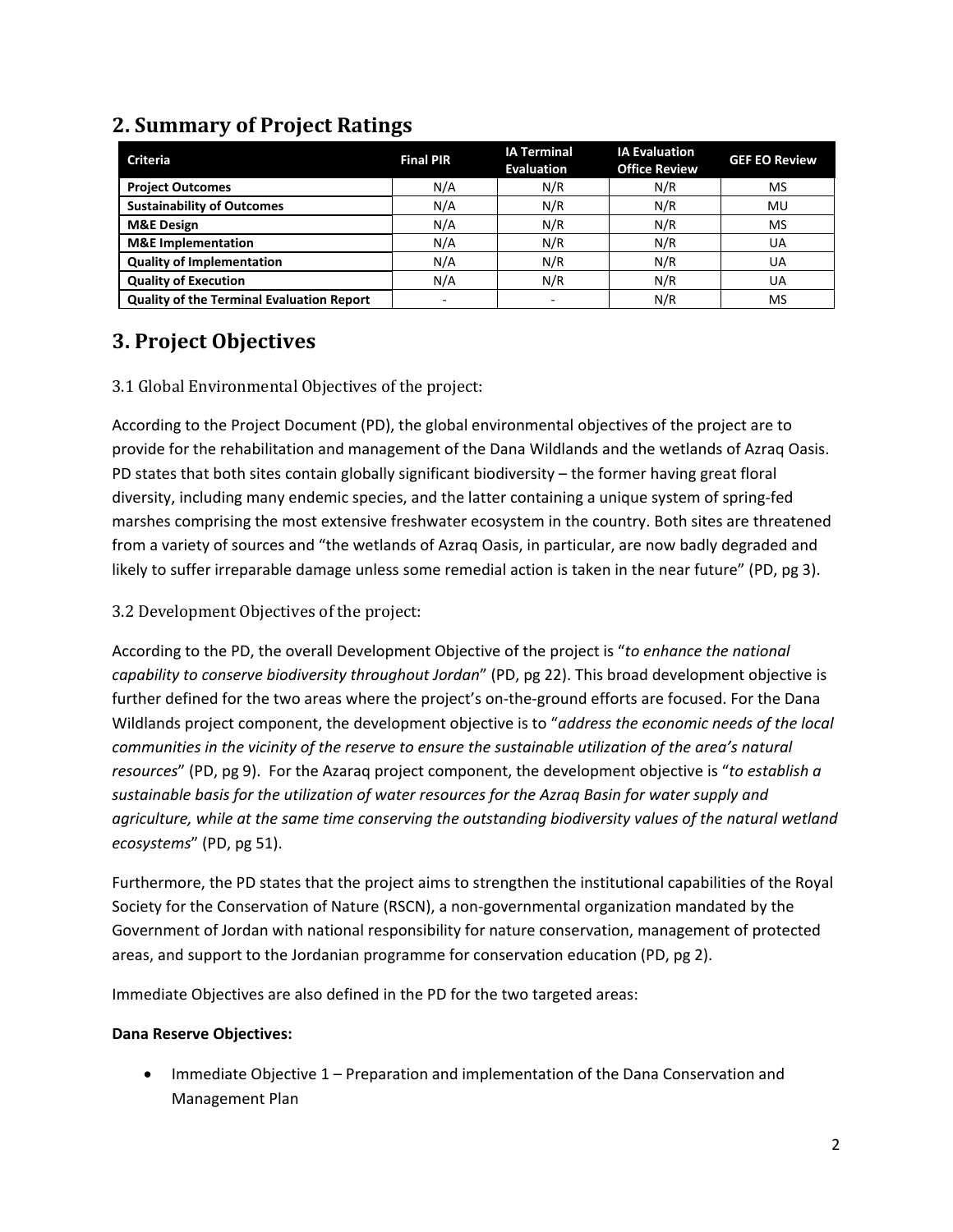• Immediate Objective 2 – Upgrade the institutional capability of the RSCN to facilitate implementation of the Dana and Azraq Conservation Management Plans, initiate similar endeavors in other Jordanian reserves, and increase the scope of the environmental education programme to include all sections of Jordanian society.

#### **Azraq Oasis Objectives:**

- Immediate Objective  $1$  to halt further degradation of the aquatic ecosystems in the Azraq Wetland Reserve and to restore as much of the reserve as possible to a natural or near-natural condition, with a view to maintaining the biological diversity of this unique wetland ecosystem.
- Immediate Objective 2 to establish a broadly-scoped Environmental Impact Assessment (EIA) unit within the Department of Environment with a capability to evaluate, assess, and monitor environmental sites and developments in Jordan. The unit will coordinate government inputs to multi-sectoral environmental problems. One of the unit's roles will be to service the government's obligations under the Ramsar Convention; one of its first operational tasks will be to assess the impact of existing and ongoing development projects on the wetlands of Azraq Oasis, the nation's only Ramsar Site.
- Immediate Objective 3 to provide a series of guidelines for agricultural development in the Azraq Basin aimed at improving agricultural practices and providing more efficient irrigation systems within the basin.
- Immediate Objective 4 To develop a water management plan for the Azraq Basin to ensure sustainable and environmentally sound management of water resources throughout the basin.
- Immediate Objective 5 To seek practical and applicable measures for the conservation of groundwater resources in arid and semi-arid regions, through enhancing natural groundwater recharge and evaluating artificial recharge; and to prepare guidelines for the investigation and design of water harvesting schemes in arid and semi-arid regions. To disseminate the results of this research through publication of research reports and guidelines on water harvesting, artificial recharge of surface run-off and treated waste water, and water conservation and management practices in arid and semi-arid regions.
- Immediate Objective 6 To strengthen the capability of the RSCN to manage the Azraq Wetland Reserve, Dana Reserve and other protected areas in Jordan, and to foster environmental education and public awareness.

3.3 Were there any **changes** in the Global Environmental Objectives, Development Objectives, or other activities during implementation?

**No** changes in the GEOs or DOs or other activities were reported to have occurred in the TE

### **4. GEF EO assessment of Outcomes and Sustainability**

Please refer to the GEF Terminal Evaluation Review Guidelines for detail on the criteria for ratings.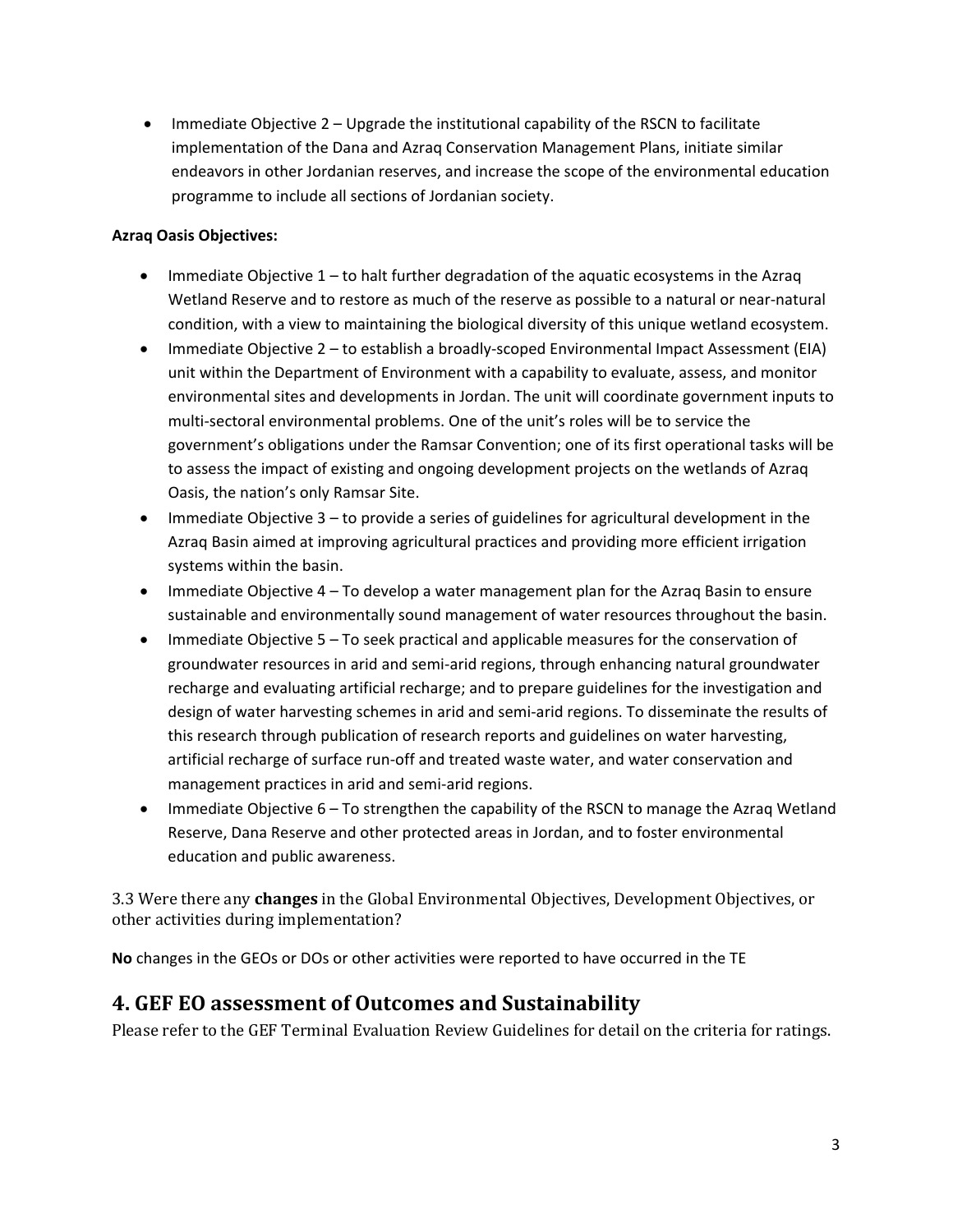Relevance can receive either a Satisfactory or Unsatisfactory rating. For Effectiveness and Cost efficiency, a six point rating scale is used (Highly Satisfactory to Highly Unsatisfactory), or Unable to Assess. Sustainability ratings are assessed on a four-point scale: Likely=no or negligible risk; Moderately Likely=low risk; Moderately Unlikely=substantial risks; Unlikely=high risk. In assessing a Sustainability rating please note if, and to what degree, sustainability of project outcomes is threatened by financial, sociopolitical, institutional/governance, or environmental factors.

Please justify ratings in the space below each box.

| 4.1 Relevance | Rating: Satisfactory |
|---------------|----------------------|
|---------------|----------------------|

The project is relevant to both the GEF and the Government of Jordan. For the GEF, the project's objectives are in-line with those of Operational Programs 1 & 2: Arid and semi-arid ecosystems; and Coastal, marine, and freshwater ecosystems (incl. wetlands), respectively. The global significance of the Azraq wetlands biodiversity was recognized when the area was designated as a Ramsar wetland site in 1977. Moreover, the project was seen as an emergency stopgap measure that was needed to stave off total biological disaster for the wetland (TE, pg 19). Similarly, the Dana reserve area is identified in the PD as an area with globally significant biodiversity, and one that faces a multitude of threats and development pressures. For the Government of Jordan, the PD states that many of the priorities outlined in the National Environmental Strategy of 1992 are directly supported by this project, and include: strengthening of the RSCN; expansion of the protected area system; upgrading local community environments while providing economic opportunities; development of an environmental education program; and management and utilization of water and agricultural land (PD, pg 11).

| <b>4.2 Effectiveness</b> | Rating: Moderately Satisfactory |
|--------------------------|---------------------------------|
|--------------------------|---------------------------------|

Overall the project is assessed to have been successful in making significant progress towards the realization of both global environmental objective - the rehabilitation, sustainable management, and protection of the Dana Wildlands and the wetlands of Azraq Oasis - and development objectives. Shortcomings include failure to finalize management plans at both target sites, weaknesses in the management plans themselves, particularly with their incorporation (or lack thereof) of relevant ecological and sociological data, and the limited effectiveness of the newly established EIA unit. Moreover, it is far from certain that the wetlands of Azraq can be restored given the limited water supply available and the extensive damage already inflicted upon the ecosystem. Additional studies are required to understand how the ecosystem functions, and how it can best be managed given the competing demands on water supply. Effectiveness is therefore rated as moderately satisfactory (no rating is provided in the TE).

Progress is detailed further along each of the immediate objectives defined in the PD:

#### **Dana Reserve Objectives:**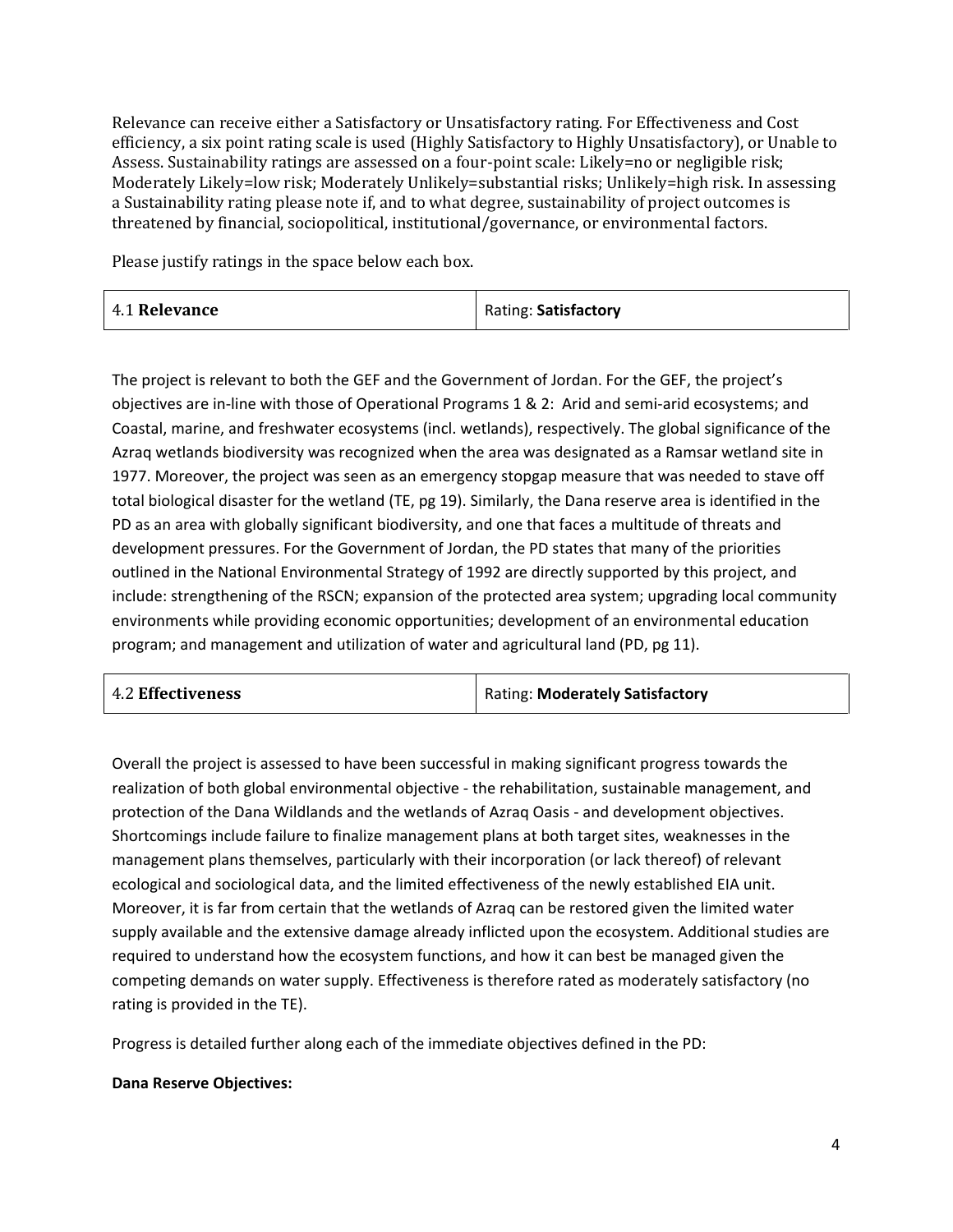- *Immediate Objective 1* Preparation and implementation of the Dana Conservation and Management Plan. Under this objective, the Dana Nature Reserve was established under state law, giving the RSCN full legal authority to manage the natural resources in the reserve (TE, pg 54). A number of baseline field studies assessing the biological diversity in the Dana reserve core were done, although TE finds there was little attempt to integrate these finding into a larger understanding of the ecosystem at Dana. A draft management plan was prepared. "Overall it is strong in documenting environmental information, in planning for tourism and zonation and in practical conservation measures, but it is weak in mechanisms for community participation, law enforcement strategy, in-service staff training requirements, and financial planning...Despite these weaknesses, the Management Plan represents a considerable achievement and will play a vital role in reserve management" (TE, pg 23).
- *Immediate Objective 2* Upgrade the institutional capability of the RSCN to facilitate implementation of the Dana and Azraq Conservation Management Plans, initiate similar endeavors in other Jordanian reserves, and increase the scope of the environmental education programme to include all sections of Jordanian society. TE states that overall the institutional strengthening components of the project were a success, resulting in an organization (RSCN) "...which operates in a very timely and effective manner, is competent in a managerial sense, and is responsive to rapid changes in external environment" (TE, pg 56).

#### **Azraq Oasis Objectives:**

- *Immediate Objective 1 Halt further degradation of the aquatic ecosystems in the Azraq Wetland Reserve and to restore as much of the reserve as possible to a natural or near-natural condition.* TE states that by mid-1994 the project director was able to secure enough water to establish a core area of wetland around the Shishan springs and Ramsar site. This was accomplished through renovation of an existing water pipeline for delivery of water to the wetland from northern well fields rather than drilling more expensive wells closer to the site, as originally envisioned (TE, pg 51). However, TE reports that there is at present very little understanding of what impact re-flooding will bring to the area, in terms of restoring the area's biodiversity and viability as a habitat for migratory bird species, and insufficient understanding on how to determine and manage water allocations for maximum ecological benefits. A comprehensive management plan for the Azraq wetland has been produced in draft form and, according to the TE, should be finalized in the coming weeks. (TE, pg 26). TE does not provide a detailed assessment of the quality of the Azraq management plan, but does state that failure to find a subproject manager for this project component weakened the "development of a sound management plan (TE, pg 26). Other work under this objective include repair of the reserve headquarters. However, the visitor center has not yet been constructed as envisioned in the PD –presently only the planning stage has been completed.
- *Immediate Objective 2 Establish a broadly-scoped Environmental Impact Assessment (EIA) unit*. According to the TE, an EIA unit has been established within the General Corporation for the Environment and EIA guidelines are becoming established. TE states that the project director has done an impressive job at building linkages both to governmental agencies and the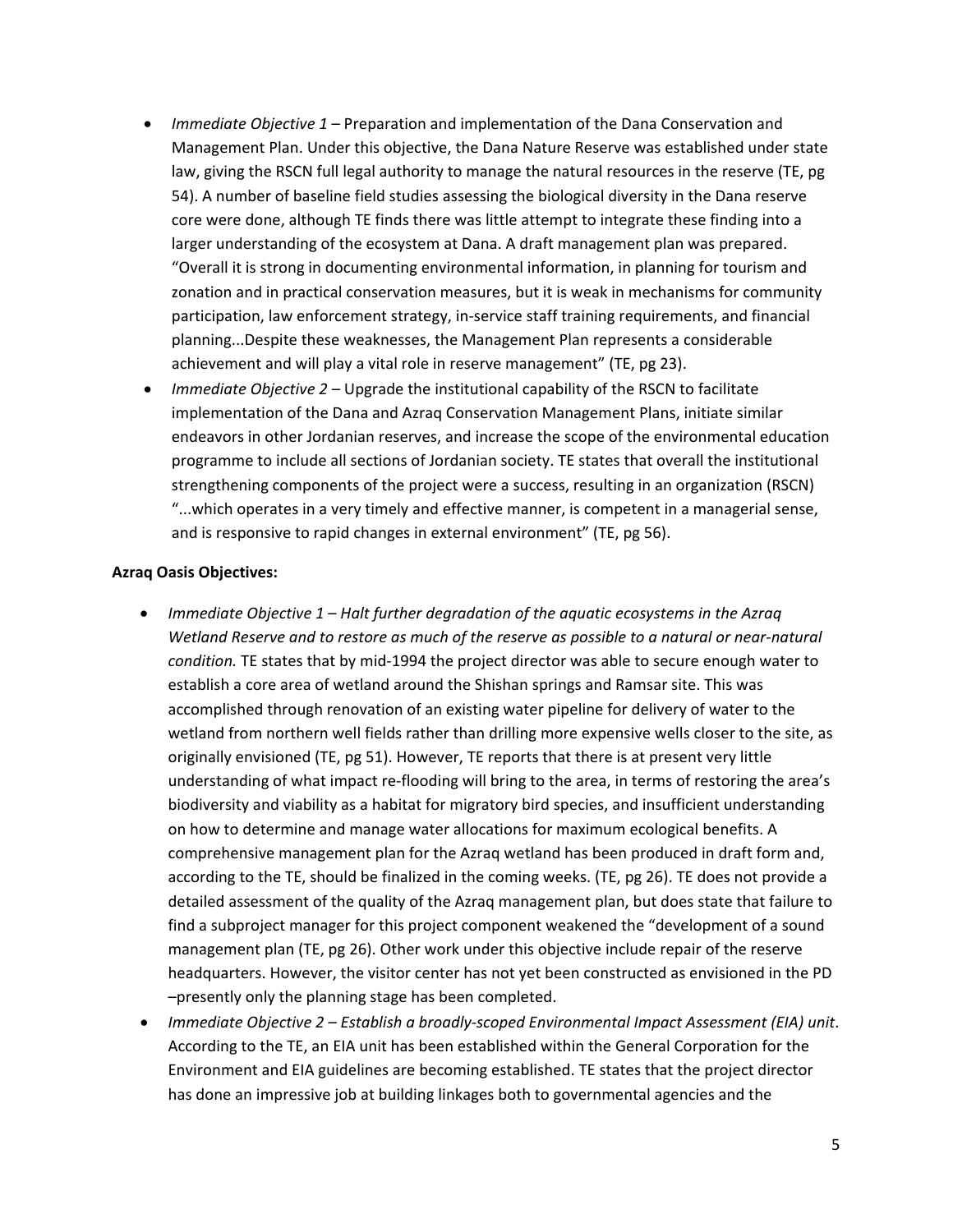university and to the general public, in the area immediately surrounding the Azraq wetland (TE, pg 27). However, TE states that overall, "currently, the EIA appears to remain weak both in ecological understanding and the ability to affect compliance with ecologically sustainable developmental practices" (TE, pg 2).

- *Immediate Objective 3 to provide a series of guidelines for agricultural development in the Azraq Basin aimed at improving agricultural practices and providing more efficient irrigation systems within the basin.* TE states that activities associated with this objective appear to be progressing well and "will lead to a significant product" (TE, pg 52). Completed work includes surveying of groundwater quantity and quality, and information has been shared with local formers. TE states that "...this has helped greatly to make them (local farmers) feel that the Azraq project is a cooperator rather than a threat to their existence" (TE pg 52).
- *Immediate Objective 4 Development of a water management plan for the Azraq Basin*. Under this objective, a monitoring program for groundwater has been established, and models are being developed with which to formulate a water management plan. However, it does not appear from the TE that this plan is complete as of the TE – PD states that the water management plan is to be completed by the end of the project.
- *Immediate Objective 5* Under this objective, several demonstration sties have been developed, and data compiled on the geology, hydrology, meteorology and topography for field sites for assessing the impact of water harvesting and artificial recharge of surface runoff and treated waste water.
- *Immediate Objective 6* TE finds major shortcomings on this component, particularly with regard to the poor coordination with RSCN and strengthening RSCN's capacity to manage the Azraq Wetland Reserve (TE, pg 28).

| 4.3 Efficiency | Rating: Satisfactory |
|----------------|----------------------|
|----------------|----------------------|

Overall, the TE finds project efficiency to be good (no rating provided), and cites several examples of cost-saving measures. These include scrapping construction of two water wells adjacent to the Azraq wetland to provide water to the system, as originally proposed. This idea was rejected in favor of renovating an older pipeline to deliver water from a well field north of the wetland. TE finds the cost savings to the project from this action alone to be "substantial" (TE, pg 20). In addition, TE finds that considerable efforts were put in by the project's director to keep the costs of the visitor center low. Finally, while the project was able to produce most outputs on time, without delay, construction of the Dana Centre was delayed after initial work revealed a stronger foundation would be needed due to the soft substrate. This translated into additional costs, which was provided by a grant from the Japanese government (TE, pg 22). Based on the evidence provided in the TE narrative, project efficiency is assessed as satisfactory in this TER.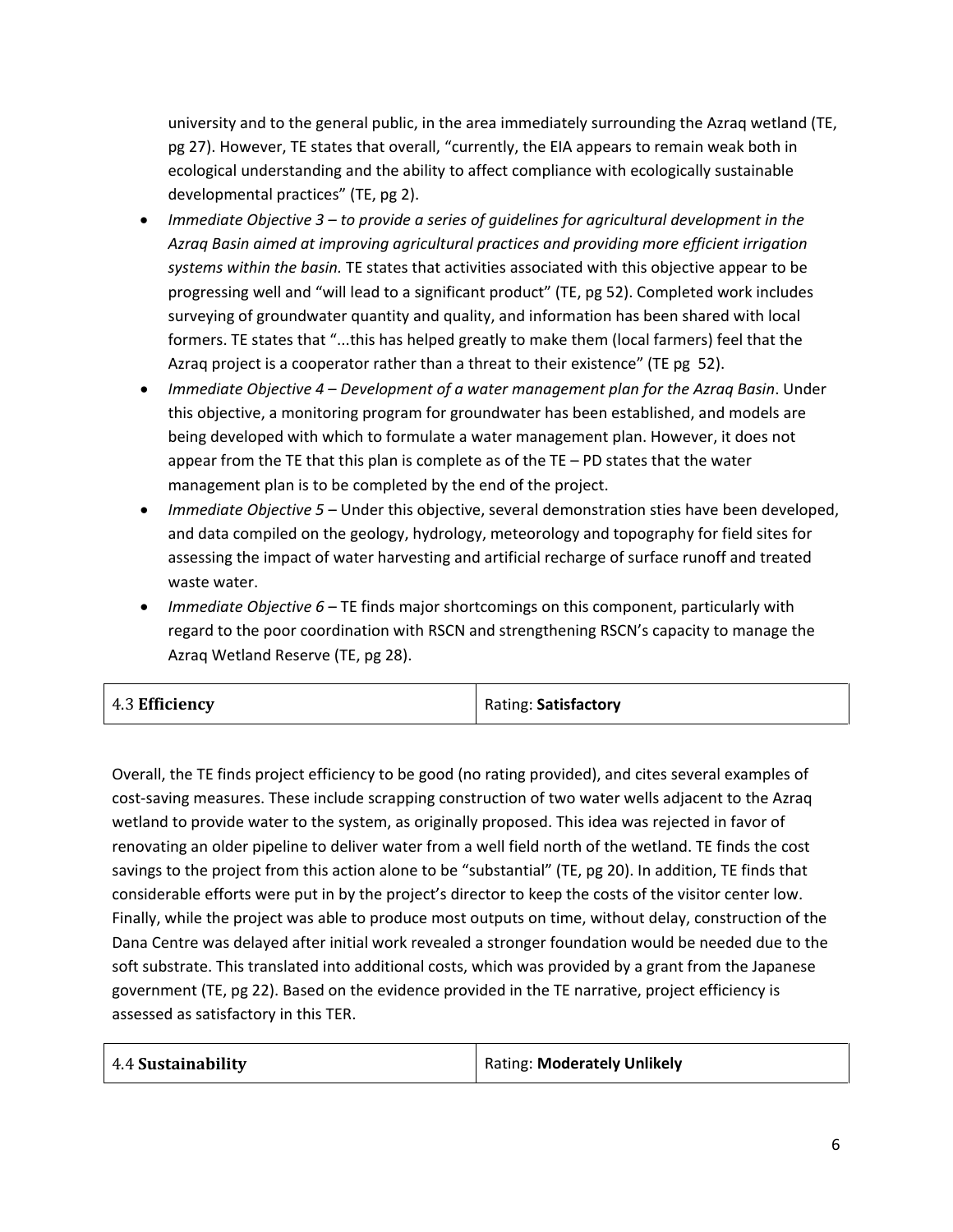Of the three project components – protection and restoration of Azraq wetlands, establishment of Dana Reserve, and RSCN institutional strengthening – the sustainability of the Azraq wetlands faces the most risk going forward. TE notes that there is very little understanding of how the ecosystem of the Azraq wetlands functions, including the minimum amount of water necessary to sustain and restore the area's biodiversity, how to manage flows, and whether restoration is possible at all given the extent of damage already inflicted upon the wetlands. Moreover, the long term commitment of the government of Jordan to provide sufficient water to the Azraq wetland is "by no means assured," given the competing demands for water use and rapidly expanding human populations (TE, pg 40). For other project components, TE finds that adequate plans and progress has been made in establishing a viable foundation and workplan to ensure sustainability of project outcomes. Sustainability of project outcomes is therefore rated as moderately unlikely in this TER.

Sustainability of project outcomes is further assessed along the following four risk dimensions:

- *Environmental risks:* (**MU**) As noted above, TE identifies several environmental risks to the existing biodiversity and ecosystem of the Azraq wetlands. These include lack of long-term commitment of the government of Jordan to provide sufficient water to maintain the Azraq wetland, and the expected future rise in demand for alternative uses of available water. In addition, there is to date insufficient understanding of how best to manage the wetland so as to protect biodiversity.
- *Financial risks: (ML)* While TE notes that sustainable financing is not assured for the management of Azraq or Dana reserves, TE finds that there has been good progress in advancing sustainable financing plans for RSCN – the organization charged with managing these reserves, as well as commitments on the part of the Jordanian government and other international funders, as well as local revenue-generating operations that are beginning to scale up, such that financial risks to sustainability appear manageable.
- *Socio-Political risks: (MU)* TE notes that much work remains to be done in terms of managing competing demands for development and conservation in the two project areas, and that local support for sustainable conservation in these two areas is not assured. Both management plans are in draft form and have yet to be implemented. Moreover, while there are some positive signs, with the emergence of the Friends of Azraq CSO and the availability of a forum whereby various interest groups can have their voices heard, there remains the real possibility that support for conservation will erode as development pressures increase.
- *Institutional risks: (ML)* While funding for continued operation of RSCN is not assured, TE finds much progress was made in terms of embedding and solidifying positive gains in RCSN's capacity and work culture (TE, pg 43-44).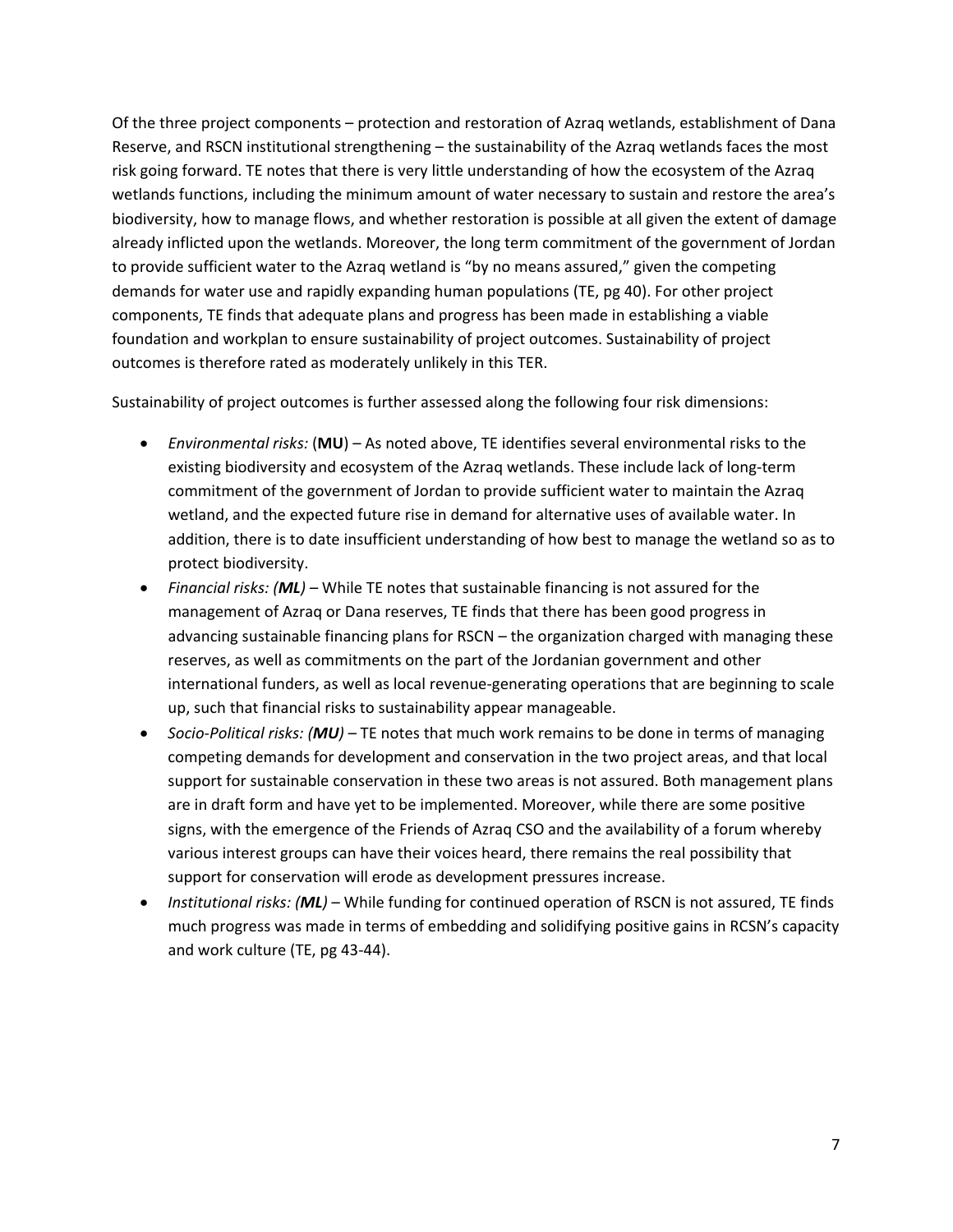## **5. Processes and factors affecting attainment of project outcomes**

5.1 Co-financing. To what extent was the reported co-financing essential to the achievement of GEF objectives? If there was a difference in the level of expected co-financing and actual co-financing, then what were the reasons for it? Did the extent of materialization of co-financing affect project's outcomes and/or sustainability? If so, in what ways and through what causal linkages?

TE does not report on the degree to which promised co-financing of some \$0.5M from the GoJ materialized. TE does state that additional funding for construction of the Dana Center was secured from the Japanese Development agency and USAID, and that these were important in facilitating construction of this facility after it was determined that additional work was needed to provide a more stable foundation, given the soft substrate in the area.

5.2 Project extensions and/or delays. If there were delays in project implementation and completion, then what were the reasons for it? Did the delay affect the project's outcomes and/or sustainability? If so, in what ways and through what causal linkages?

Most outputs, with the exception of finalized management plans, were completed on time. TE reports a delay in the construction of the Dana Center owing to the need to secure additional funding (see above), however, this does not appear to have affected outcomes or sustainability.

5.3 Country ownership. Assess the extent to which country ownership has affected project outcomes and sustainability? Describe the ways in which it affected outcomes and sustainability, highlighting the causal links:

Country ownership for the project appears to have been strong, as evidenced by the legal establishment of the Dana Reserve, and support for RSCN that is noted in the TE. Without government support, it is unlikely that much progress would have been made in either location. Local support for the project remains an ongoing concern and an area where, TE notes, additional efforts are needed to secure longterm sustainability of the conservation of the Dana and Azraq areas.

### **6. Assessment of project's Monitoring and Evaluation system**

Ratings are assessed on a six point scale: Highly Satisfactory=no shortcomings in this M&E component; Satisfactory=minor shortcomings in this M&E component; Moderately Satisfactory=moderate shortcomings in this M&E component; Moderately Unsatisfactory=significant shortcomings in this M&E component; Unsatisfactory=major shortcomings in this M&E component; Highly Unsatisfactory=there were no project M&E systems.

Please justify ratings in the space below each box.

| 6.1 M&E Design at entry | Rating: Moderately Satisfactory |
|-------------------------|---------------------------------|
|-------------------------|---------------------------------|

PD design included a detailed logframe with immediate objectives, outputs and activities, and a detailed workplan. Indicators are provided, however they lack targets and it is not clear from the PD how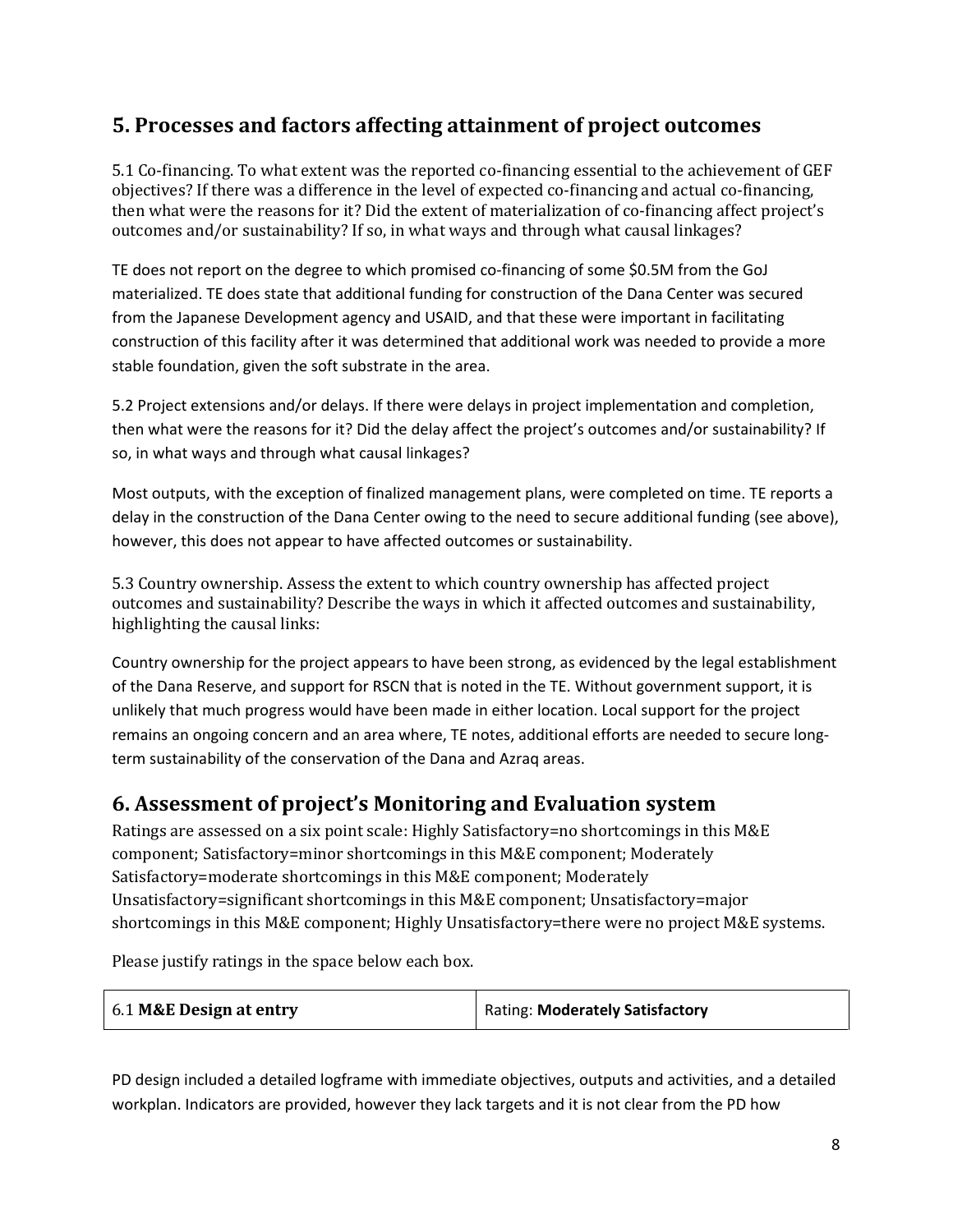indicators are to be measured. For example, the indicator for Immediate Objective 1 under the Azraq Wetland Reserve component is the following statement: "A core area of the formerly extensive springfed wetlands at Azraq Oasis will have been restored to a near-natural condition, and the biodiversity of the wetland ecosystems will have been maintained almost intact" (PD, pg 52). However, it is not clear in practice what a "near-natural condition" is, nor how to measure its progress. Other indicators are similarly vague, lacking clear targets, and in many cases, targets are not provided at all. In other respects, M&E design appears to have been adequate, with a dedicated budget and stipulations for several kinds of monitoring reports, including annual reports and a mid-term evaluation.

| 6.2 M&E Implementation<br>Rating: Unable to Assess |
|----------------------------------------------------|
|----------------------------------------------------|

TE does not provide sufficient information on the quality of M&E implementation to assess a rating here. No PIRs were found on PMIS, although this does not mean they were not produced. While the Terminal Evaluation itself was carried out, there is little information on whether M&E processes called for in the PD were implemented and carried out.

## **7. Assessment of project implementation and execution**

Quality of Implementation includes the quality of project design, as well as the quality of supervision and assistance provided by implementing agency(s) to execution agencies throughout project implementation. Quality of Execution covers the effectiveness of the executing agency(s) in performing its roles and responsibilities. In both instances, the focus is upon factors that are largely within the control of the respective implementing and executing agency(s). A six point rating scale is used (Highly Satisfactory to Highly Unsatisfactory), or Unable to Assess.

Please justify ratings in the space below each box.



The TE does not provide a rating on the quality of project implementation, nor does it provide sufficient information with which to assess quality of project implementation and provide a rating in this TER. The project design has weaknesses in the design of the M&E system, which lacks appropriate indicators and clear targets (in some cases, no targets are provided). In addition, the overall global environmental objective at the Dana reserve "to ensure conservation of the biological diversity of all ecosystems occurring in the Dana reserve area," (TE, pg 9) is overambitious for a project of this scope. In other respects, the PD appears stronger. However, there is no information provided in the PD on the degree to which UNPD provided effective oversight and assistance during project implementation to provide a rating here.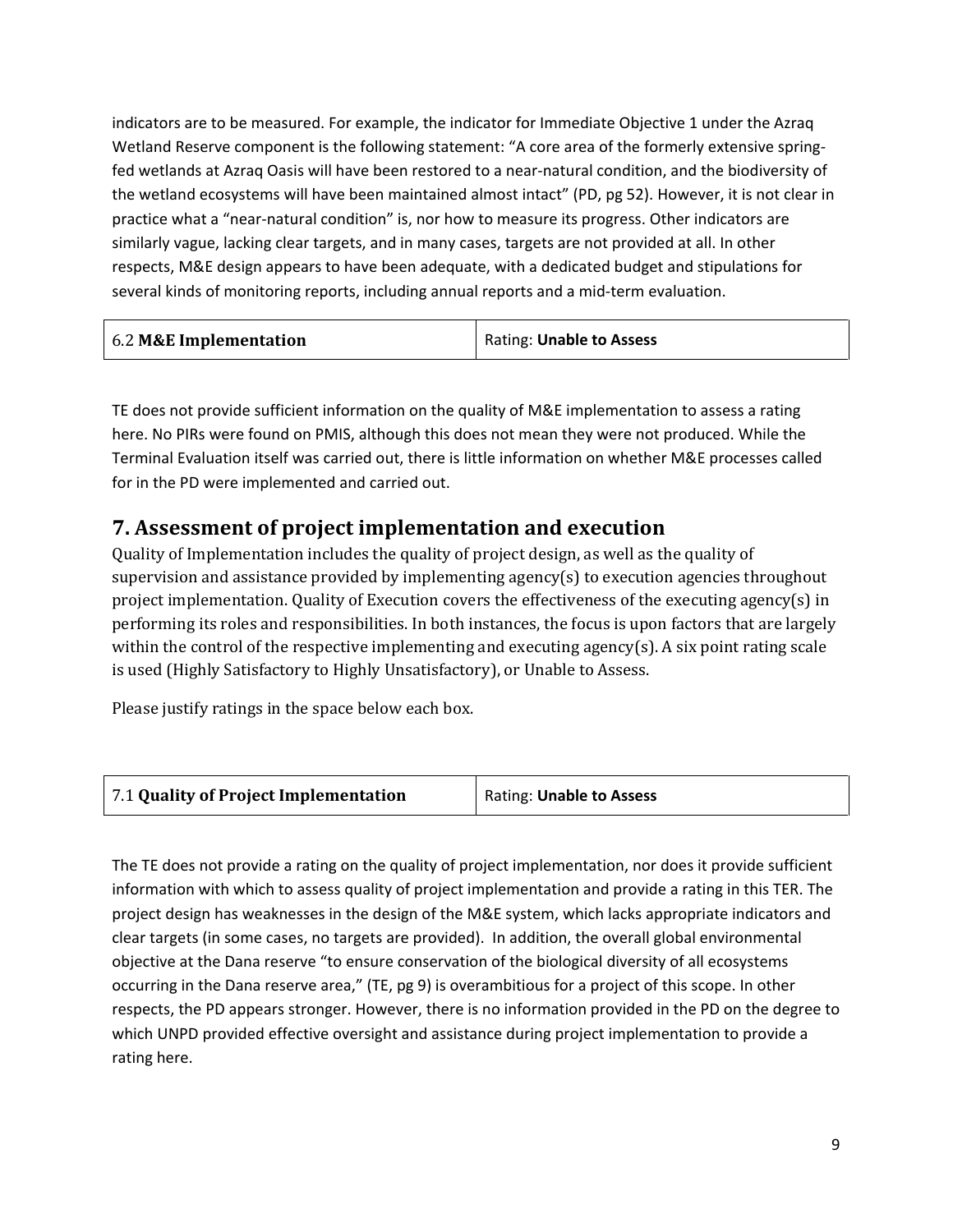The TE does not provide a rating on the quality of project execution, nor does it provide sufficient information with which to assess quality of project execution and provide a rating in this TER.

### **8. Assessment of Project Impacts**

*Note - In instances where information on any impact related topic is not provided in the terminal evaluations, the reviewer should indicate below that this is indeed the case. When providing information on topics related to impact, please cite the page number of the terminal evaluation from where the information is sourced.* 

8.1 Environmental Change. Describe the changes in environmental stress and environmental status that occurred by the end of the project. Include both quantitative and qualitative changes documented, sources of information for these changes, and how project activities contributed to or hindered these changes. Also include how contextual factors have contributed to or hindered these changes.

TE states that the project was successful in providing a small amount of pumped water to a core area within the Azraq wetlands. However, no assessment is provided on the effect this will have on the area's ecosystem and biodiversity. Similarly, draft management plans have been developed for both the Azraq wetland and Dana reserve, but these have yet to go into effect and the TE does not assess how they may impact the local environment and threats to.

8.2 Socioeconomic change. Describe any changes in human well-being (income, education, health, community relationships, etc.) that occurred by the end of the project. Include both quantitative and qualitative changes documented, sources of information for these changes, and how project activities contributed to or hindered these changes. Also include how contextual factors have contributed to or hindered these changes.

No changes in human well-being are reported in the TE to have occurred by project's end.

8.3 Capacity and governance changes. Describe notable changes in capacities and governance that can lead to large-scale action (both mass and legislative) bringing about positive environmental change. "Capacities" include awareness, knowledge, skills, infrastructure, and environmental monitoring systems, among others. "Governance" refers to decision-making processes, structures and systems, including access to and use of information, and thus would include laws, administrative bodies, trustbuilding and conflict resolution processes, information-sharing systems, etc. Indicate how project activities contributed to/ hindered these changes, as well as how contextual factors have influenced these changes.

• a) Capacities – According to the TE, the project's institutional strengthening component was successful at improving the capacity of RSCN to manage Jordanian protected areas. "This has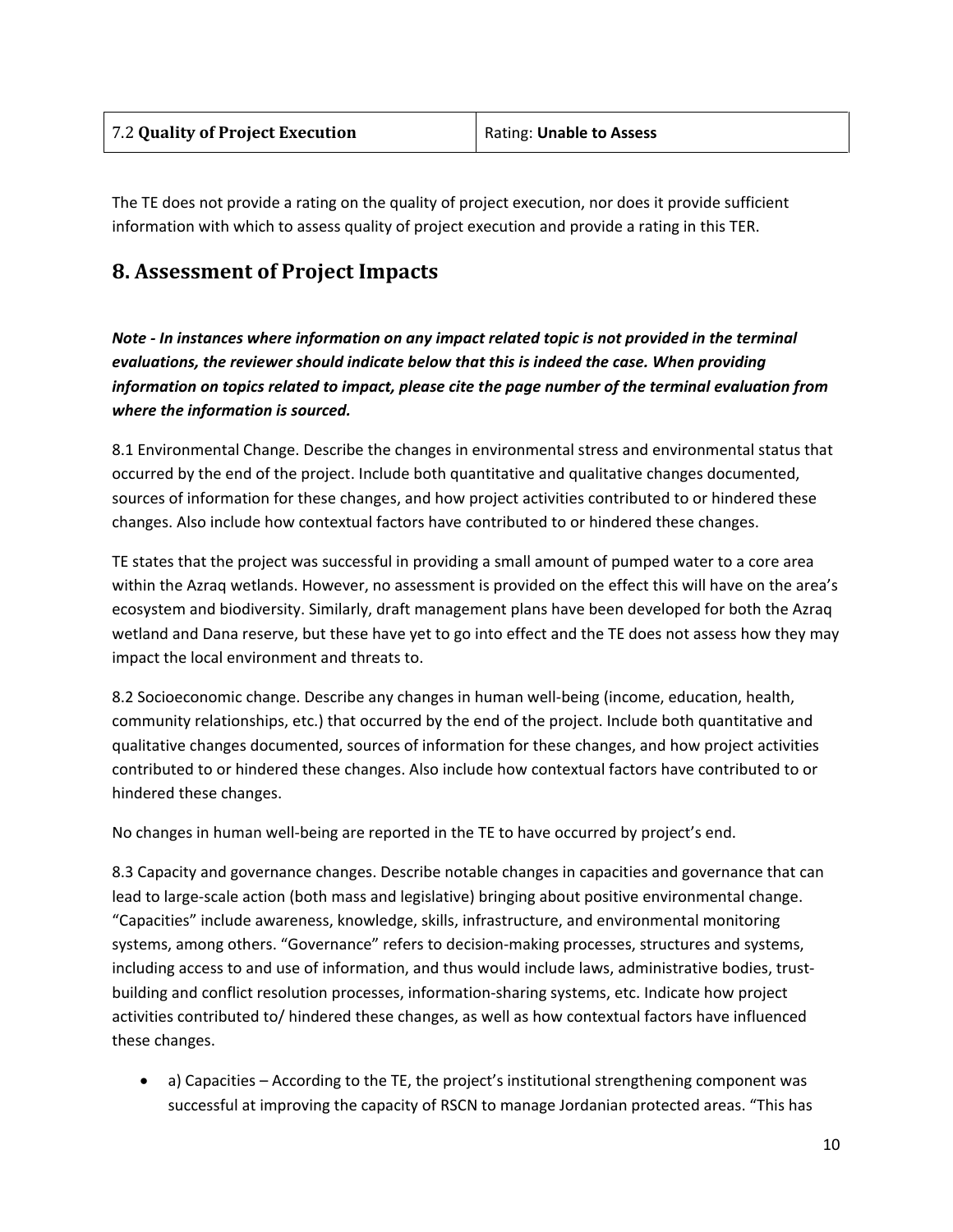resulted in an organization which operates in a very timely and effective manner, is competent in a managerial sense, and is responsive to rapid changes in external environment" (TE, pg 56). In addition, the project helped establish an Environmental Impact Assessment unit within the General Corporation for the Environment, and EIA guidelines are becoming established. However, TE states that overall, "currently, the EIA appears to remain weak both in ecological understanding and the ability to affect compliance with ecologically sustainable developmental practices" (TE, pg 2).

b) Governance – Draft management plans for the Azraq wetlands and the Dana reserve were produced under this project. Under this objective, the Dana Nature Reserve was established under state law, giving the RSCN full legal authority to manage the natural resources in the reserve (TE, pg 54). A number of baseline field studies assessing the biological diversity in the Dana reserve core are were done, although TE finds that there has been little attempt to integrate these finding into a larger understanding of the ecosystem at Dana. A draft management plan was prepared. "Overall it is strong in documenting environmental information, in planning for tourism and zonation and in practical conservation measures, but it is weak in mechanisms for community participation, law enforcement strategy, in-service staff training requirements, and financial planning...Despite these weaknesses, the Management Plan represents a considerable achievement and will play a vital role in reserve management" (TE, pg 23). Similarly, a comprehensive management plan for the Azraq wetland has been produced in draft form and, according to the TE, should be finalized in the coming weeks (TE, pg 26). TE does not provide a detailed assessment of the quality of the Azraq management plan, but does state that failure to find a subproject manager for this project component weakened the "development of a sound management plan (TE, pg 26).

8.4 Unintended impacts. Describe any impacts not targeted by the project, whether positive or negative, affecting either ecological or social aspects. Indicate the factors that contributed to these unintended impacts occurring.

No unintended impacts are reported in the TE to have occurred as a result of the project.

8.5 Adoption of GEF initiatives at scale. Identify any initiatives (e.g. technologies, approaches, financing instruments, implementing bodies, legal frameworks, information systems) that have been mainstreamed, replicated and/or scaled up by government and other stakeholders by project end. Include the extent to which this broader adoption has taken place, e.g. if plans and resources have been established but no actual adoption has taken place, or if market change and large-scale environmental benefits have begun to occur. Indicate how project activities and other contextual factors contributed to these taking place. If broader adoption has not taken place as expected, indicate which factors (both project-related and contextual) have hindered this from happening.

No adoption of GEF initiatives at scale are reported to have occurred as a result of this project.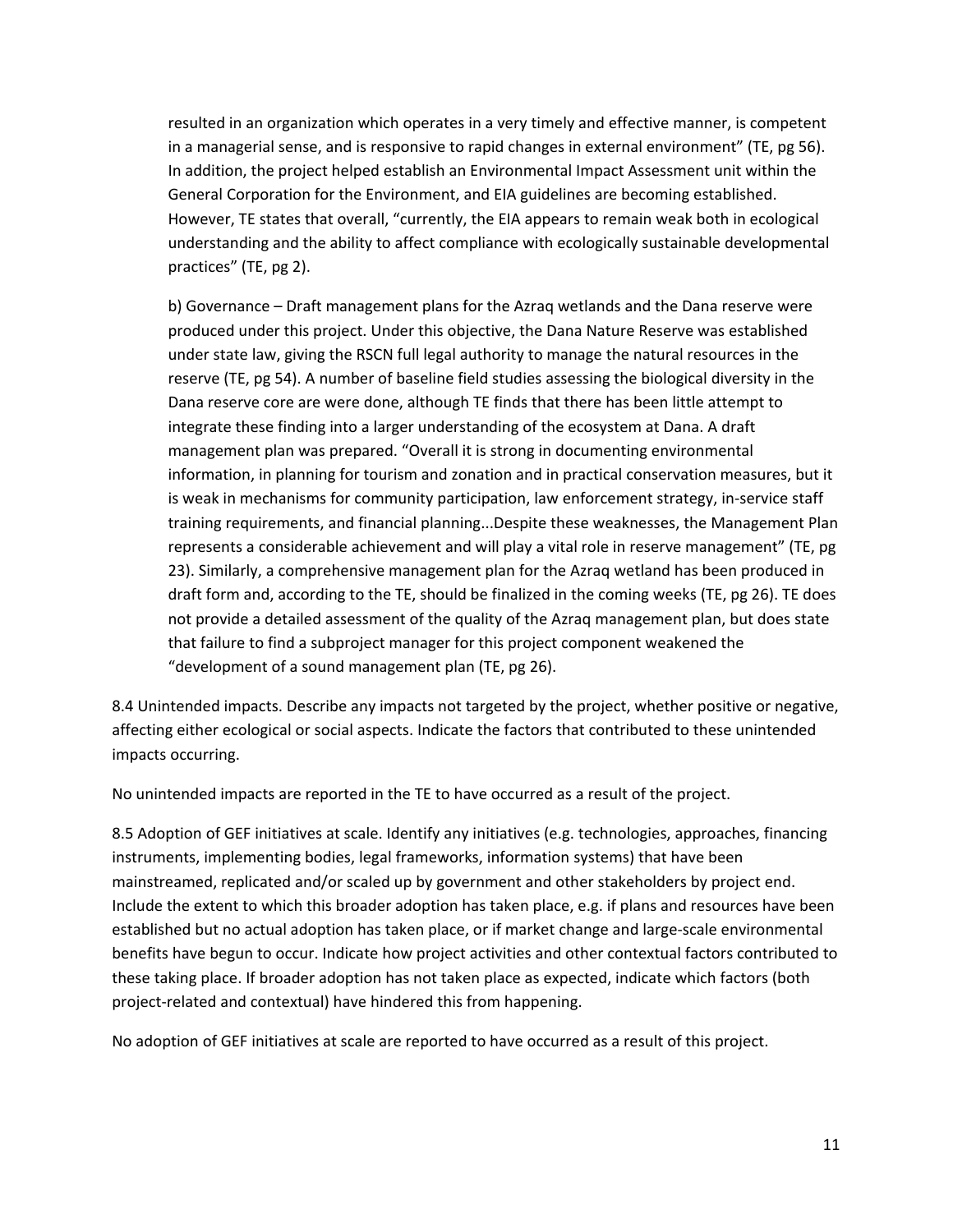### **9. Lessons and recommendations**

9.1 Briefly describe the key lessons, good practices, or approaches mentioned in the terminal evaluation report that could have application for other GEF projects.

The TE provides the following key lessons:

- Involving Jordanian graduates in surveys has led to successful staff recruitment by RSCN.
- Success of the socio-economic team owes much to the dynamic leadership of the section head who has extensive experience with community development and poverty alleviation, working with NGOs.
- The shuttle bus system is proving to be an effective means of controlling visitor pressure.
- An early start to participatory rural appraisals with Bedouin groups is essential to project success.

9.2 Briefly describe the recommendations given in the terminal evaluation.

The TE provides the following recommendations:

- For maximum benefit and transfer of lessons learned, additional research dimensions are needed in order to develop a reproducible model for wetland restoration.
- It is essential the funding for this project be continued.
- There is still a critical need to collect additional unforeseen ecological data on key species and ecological processes in order to provide the best long-term management plan for the Azraq wetland. Data is needed on the relationship between both water level in the wetland and its intra- and inter-annual fluctuations and biological response. It is recommended that ecological data be collected on such relationships for key species including dominant aquatic plants.
- It is recommended that a long-term monitoring program be established for the Azraq wetland for the purpose of determining successional trends and management needs following reflooding.
- It is recommended that the Azraq project develop closer coordination with RSCN especially in the areas of training, public awareness and ecology. RSCN should immediately develop permanent professional capacity in both aquatic ecology and wetland management and hydrology.
- It is recommended that more effort be given to the impact of exotic species, especially fish, on the Azraq wetland.